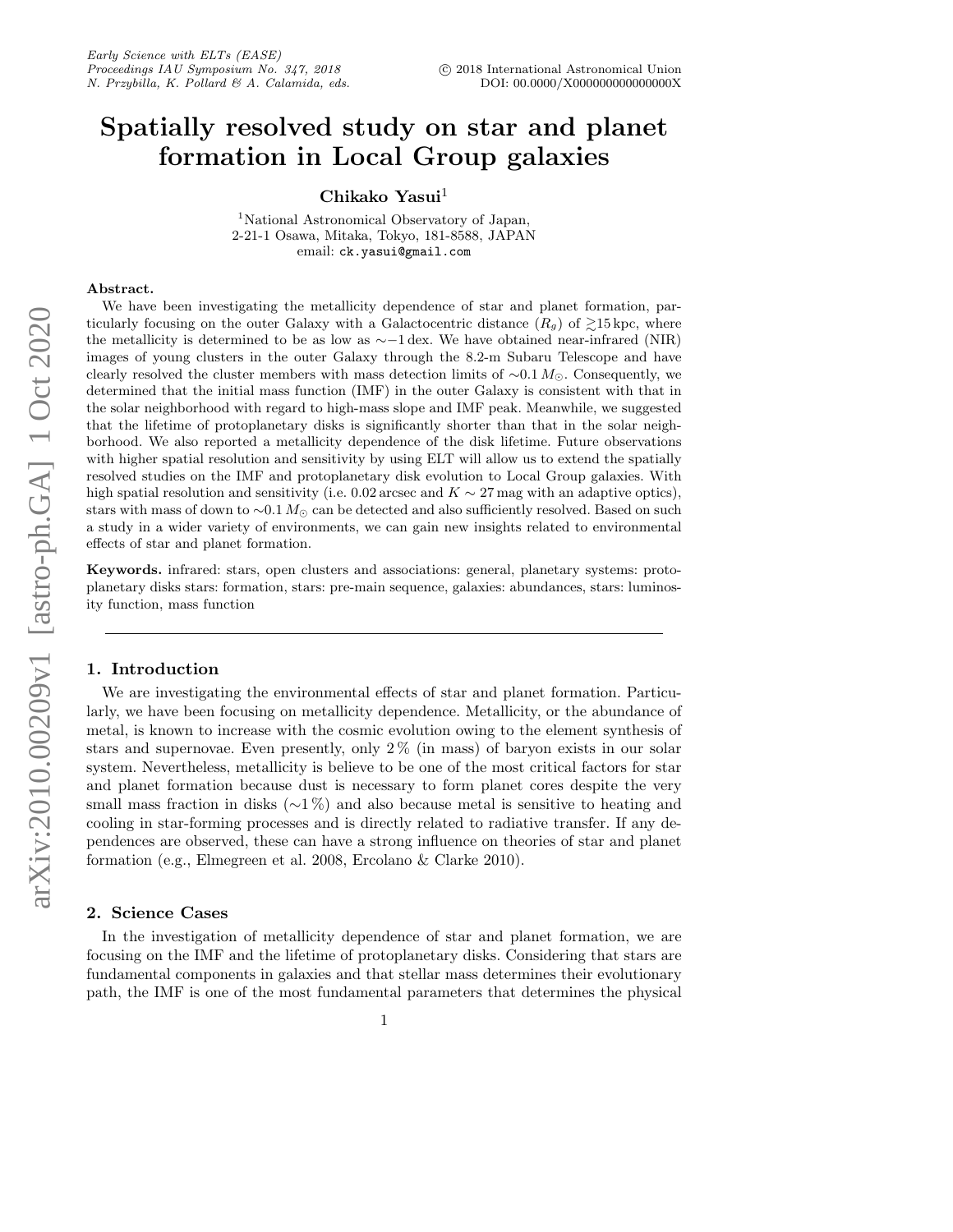#### 2 Chikako Yasui

<span id="page-1-0"></span>Table 1. Distances of target clusters vs. their stellar separation.

| Distances                 | Examples           | Stellar separation | Comments                  |
|---------------------------|--------------------|--------------------|---------------------------|
| $\vert$ 10 (pc)           |                    |                    |                           |
| $\vert 2 \rangle$ (kpc)   | Solar neighborhood | 10''               |                           |
| $10$ (kpc)                | Our Galaxy         | 2''                |                           |
| $ 50 \text{ (kpc)}$       | LMC and SMC        | 0.4''              | Current limit             |
| $100$ (kpc)               |                    | 0.2''              |                           |
| $\vert 500 \rangle$ (kpc) |                    | 0.04''             |                           |
| $\vert$ 1 (Mpc)           | Local Group        | 0.02''             | Limit of ELTs             |
| $\vert 5 \rangle$ (Mpc)   |                    | 0.004''            | Limit of 100 m telescopes |
| 10 $(Mpc)$                |                    | 0.002''            |                           |

Notes: Assumed typical stellar separation for nearby clusters ∼0.1 pc (Adams et al. 2006).

and chemical evolution of stellar systems. Because planets are formed in protoplanetary disks and disk duration can regulate planet formation, disk lifetime is one of the most fundamental parameters directly connected to the planet formation probability. Whether the IMFs and disk lifetime derived in the solar neighborhood are universal or sensitive to environmental conditions is under debate (Lada  $\&$  Lada 2003). In both these science cases, resolved study is crucial for avoiding blending/stochastic effects.

Our observational targets are star-forming clusters that satisfy the following two criteria: i) young star-forming regions (<5Myr old) because massive stars still exist, age spreads are small, and most of the protoplanetary disks are likely present and ii) moderatescale clusters, with a cluster mass  $(M_{\rm cl})$  of ~10<sup>2</sup>–10<sup>3</sup>  $M_{\odot}$ . In the solar neighborhood,  $M_{\rm cl}$ of  $\sim$ 10<sup>2</sup> M<sub>☉</sub> class is most common (Adams et al. 2006). Moreover, even the largest starforming region in the solar neighborhood, that is, Orion Nebula Cluster (ONC; Fig. [1,](#page-3-0) left), has  $M_{\rm cl}$  of ~1000  $M_{\odot}$  (Lada & Lada 2003). In the derivation of the absolute metallicity dependence, we focus on the young clusters with  $M_{\rm cl}$  of  $\langle 10^4 M_{\odot}$  to combine the results with that of nearby clusters. Indeed, non-standard IMF is indicated for starburst clusters ( $M_{\rm cl}$  of  $>10^4 M_{\odot}$ ; e.g., Arches, Westerlund 1, NGC 3603; Bastian, Covey, & Meyer 2010) although it may be owing to blending effects. Other possible environmental effects, aside from than metallicity, are suggested on disk lifetime (e.g., cluster mass and cluster density; references in Yasui et al. 2016a). Note that the solar system is also most likely to be formed in  $M_{\rm cl} \sim 10^3 M_{\odot}$  class cluster (e.g., Adams 2010).

#### 3. Pre-studies Prior to ELTs

 $8-10 \text{ m}$  class telescopes. The distances to the target clusters and their stellar separations are summarized in Table [1.](#page-1-0) In this study, we assumed that the typical stellar separation of nearby cluster members is ∼0.1 pc, which is estimated from young embedded clusters in the solar neighborhood (Adams et al. 2006). The distance of ∼50–100 kpc (LMC and SMC) is the current limit for spatially resolved studies that used 8–10 m class telescopes with an adaptive optics (AO) that assures decent Strehl ratio (∼0.1) even for extragalactic objects.

As a first step, we are focused on the outer Galaxy, which we defined as a region with  $R<sub>g</sub>$  of  $\geq 15$  kpc because it is known to have a metallicity of as low as ∼−1 dex despite its proximity, in comparison with the galaxies in the local universe. The environments are similar to that in nearby dwarf galaxies, damped Lyman-alpha systems, and that in the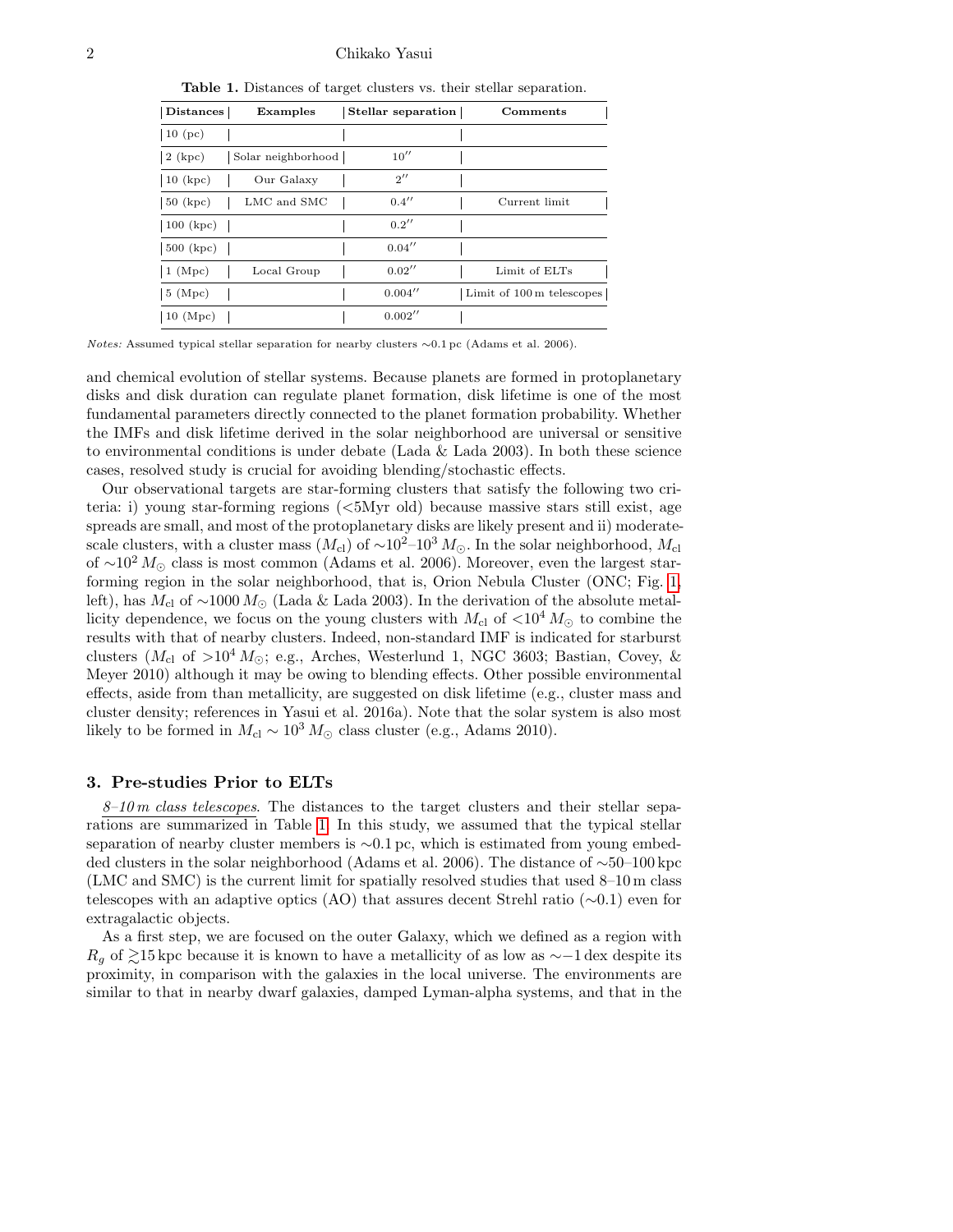early stage of the the Galactic disk formation (e.g., Ferguson et al. 1998, Kobayashi et al. 2008). We have obtained NIR images of more than 10 star-forming clusters in the outer Galaxy through the 8.2-m Subaru Telescope (e.g., Yasui et al. 2008, 2010, 2016b, 2016c). High spatial resolution (i.e.  $\leq 0.5$ ") and relatively small distances to the clusters enabled us to resolve individual cluster members in each cluster even without AO. Hence, the limiting magnitudes of  $K_S \sim 18-21$  mag  $(10\sigma)$  are achieved. This magnitude corresponds to the mass of  $\sim 0.1 M_{\odot}$ , which is much smaller than that achieved in nearby dwarf galaxies, such as LMC and SMC ( $\sim 1 M_{\odot}$ ). Based on the fitting of K-band luminosity functions, we determined that the IMF in the outer Galaxy is consistent with that in the solar neighborhood with regard to the high-mass slope and IMF peak ( $\sim 0.3 M_{\odot}$ ; Yasui et al. 2017, 2008), suggesting that the IMF down to substellar mass regime ( $\sim 0.1 M_{\odot}$ ) have no dependence on the metallicity down to ∼−1 dex. However, we identified that the fraction of stars with a K-band excess (originated from the inner circumstellar dust disk at a radii of  $r \leqslant 0.1$  AU) is significantly lower than that in the solar neighborhood (Yasui et al. 2009), suggesting a metallicity dependence of the disk lifetime (Yasui et al. 2010).

 $JWST$ . We are planning on the NIR and mid-infrared (MIR) imaging with MIRI/NIRCam as a part of the Guaranteed Time Observation (GTO 1237; PI: Michael Ressler (JPL)). The expected limiting magnitudes with 30 min integration (Vega, 5 $\sigma$ ) are ∼23 mag at 4.4  $\mu$ m and 17.3 mag at 12.8  $\mu$ m, whereas the spatial resolution will be ∼0.4″ at 10  $\mu$ m. The sensitivities are significantly higher compared with existing telescopes (Fig. [2;](#page-3-1) Thirty Meter Telescope (TMT) Planning instructions (2012): [https://tmt.nao.ac.jp/documen](https://tmt.nao.ac.jp/document/brochure/tmtbb-ols.pdf)t/ [brochure/tmtbb-ols.pdf](https://tmt.nao.ac.jp/document/brochure/tmtbb-ols.pdf)) both in NIR and MIR. However, the spatial resolution is comparable. Therefore, we will focus on the outer Galaxy for the JWST study. The mass detection limit will be  $\sim 8 M_J$  in NIR (Lyons/DUSTY evolutionary models of Chabrier et al. 2000; cf.  $\sim 0.1 M_{\odot}$  for LMC and SMC). Thus, we can determine whether stars down to  $0.5 M_{\odot}$  still have disks in MIR (calculated based on the case of IC 348 at  $D = 320$  pc by Lada et al. 2006). By using the JWST, IMF in this low-metallicity environment down to substellar mass regime ( $\langle 0.1 M_{\odot} \rangle$  can be derived. The IMF in the very low mass end can be a sensitive function of the formation environment (Lada  $\&$  Lada 2003). This study will be the first to research on brown dwarfs and planetary mass objects in low-metallicity environments, enabling us to investigate whether they are common in such environments. We will also gain new insights related to the *outer* ( $\sim$ 0.1–5 AU) circumstellar disk evolution thanks to the high sensitivities of JWST in MIR. Hence, a comprehensive comparison of disk lifetimes in low-metallicity regions with that in the solar neighborhood that has been extensively characterized by  $Spitzer$  (e.g., Hernández et al. 2007) will be possible.

# 4. Future Prospects with ELTs

ELTs offer significantly high sensitivities in  $\lambda \lesssim 2 \,\mu$ m compared with existing telescopes, but they are comparable to JWST in long NIR and lower MIR sensitivities (Fig. [2\)](#page-3-1). In the case of NIR imaging with TMT/IRIS, limiting magnitudes with 5-h integration (Vega,  $10\sigma$ ) will be 27.6 mag at the K-band  $(2.2 \,\mu\text{m})$  (Moore et al. 2014). Meanwhile, the spatial resolution will be as small as  $\sim 0.02''$  with AO at the K-band, which is significantly higher than before, enabling us to extend the spatially resolved studies to the Local Group for the first time (Table [1\)](#page-1-0). For 1 Myr-old targets at  $D = 770$  kpc, the mass detection limit of ~0.1  $M_{\odot}$  (assuming that  $A_V = 0$  mag) / ~0.5  $M_{\odot}$  (assuming that  $A_V = 10$  mag), based on the isochrone model of Siess, Dufour, & Forestini (2000), and stellar separation of 0.08 pc, which is less than the typical stellar separations in clusters (0.1pc; Adams et al. 2006), will be achieved.

The target star-forming regions are as follows: